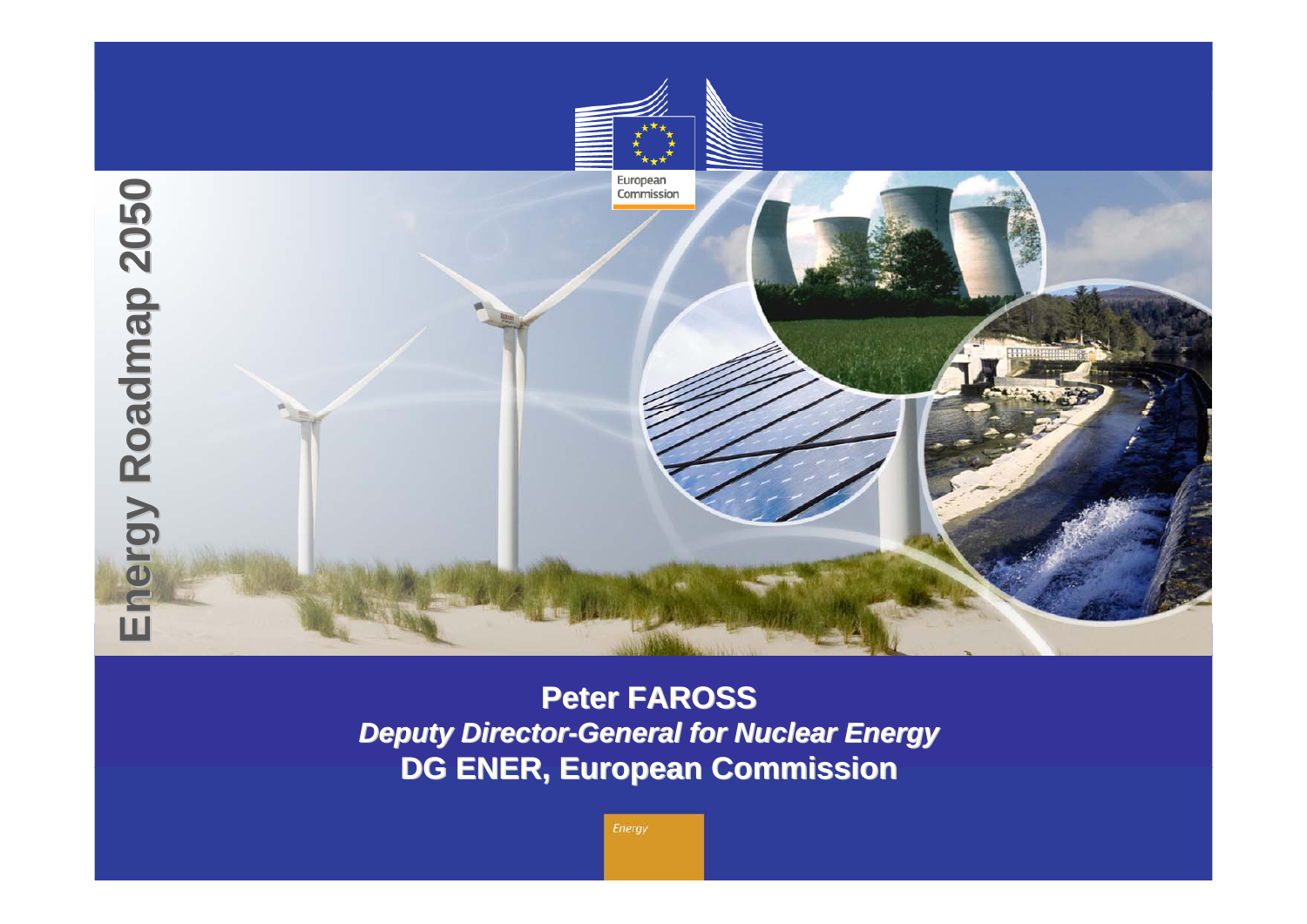

## **Energy policy for Europe**

**Year 2020 objectives:**

•

•

- **increase energy efficiency by 20%**
- **reduce CO 2 emissions by 20%**
- **increase the share of renewable sources to 20%**



- • **2030 framework for climateand energy policies: what after 2020?**
	- **Energy Roadmap 2050: decarbonisation**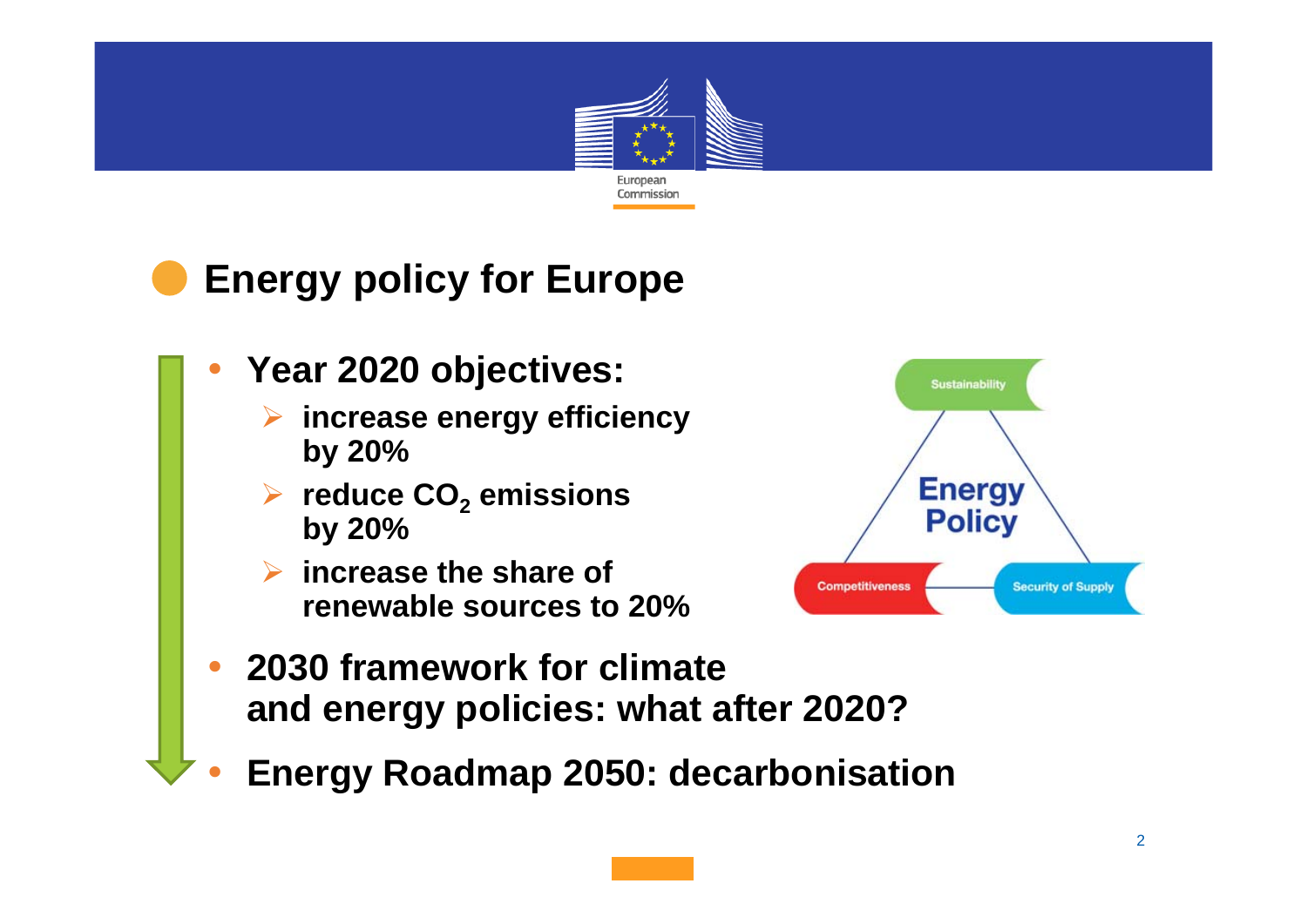

**GREEN PAPER** A 2030 framework for climate and energy policies



# **Policy Framework for 2030**

- March 2013: the Commission adopted a Green Paper on "A 2030 framework for climate and energy policies"
- The process has started with a public consultation (open until 2 July)
- The Commission intends to table more concreteproposals by the end of 2013
- It will build on the experience and lessons learnt from the 2020 framework
- $\mathsf{CO}_2$  reduction target may exceed 30%



Directorate-General

for Energy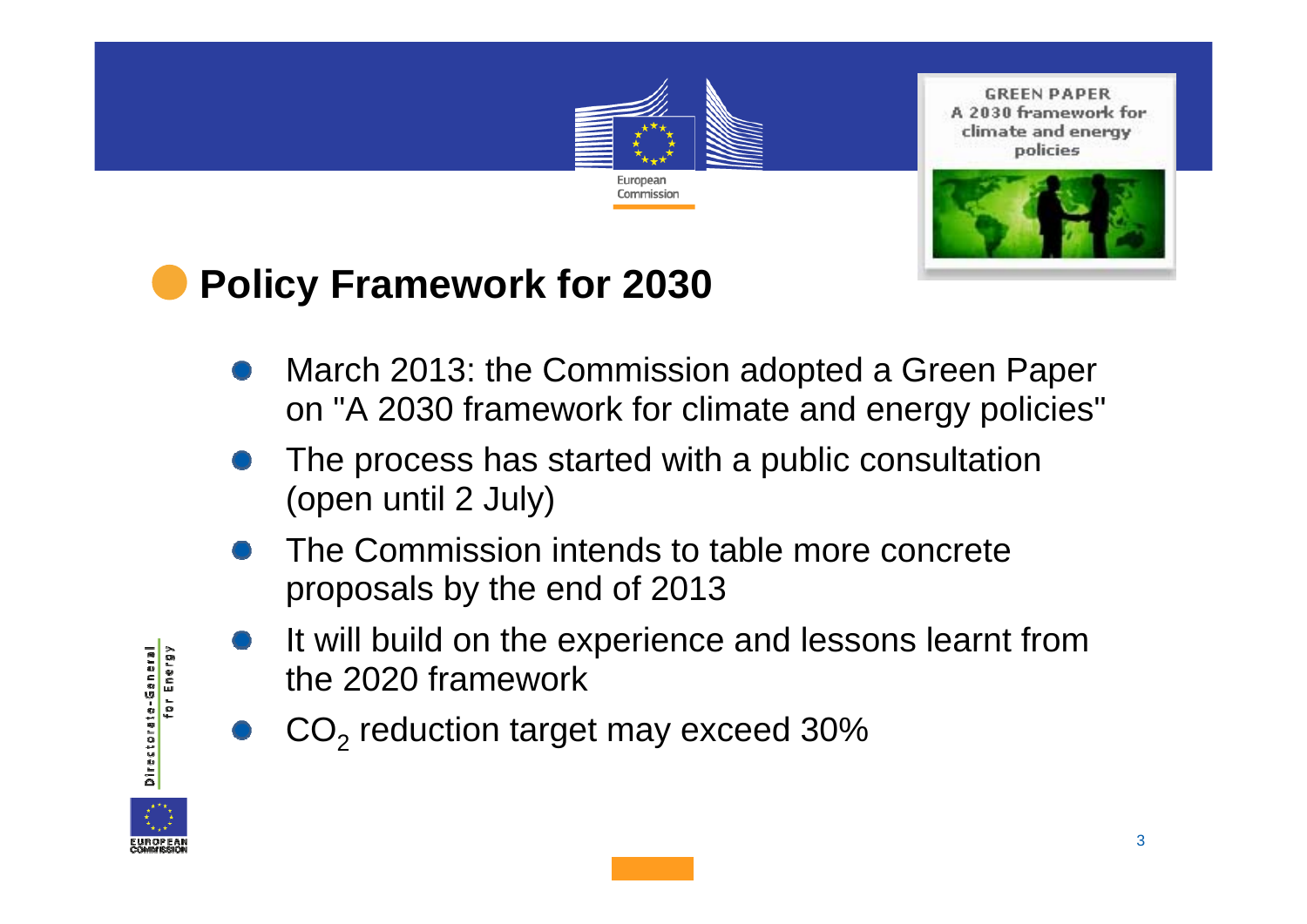

**Energy Roadmap** 2050



## **Energy Roadmap 2050:a basis for a long-term policy framework**

Supported by scenario analyses

- . EU objective for 2050 – GHG emissions down to 80-95% below 1990 levels
- . Looks forward to elaboration of a low-carbon 2050 strategy – a framework for longer-term action in energy and related sectors

European Council (Aim of the Roadmap)

- . Give more certainty to governments and investors
- . Explore routes towards a low-carbon energy system by 2050 which improve competitiveness and security of supply
- . Basis for developing the 2030 policy framework and concrete milestones with MS, EP and stakeholders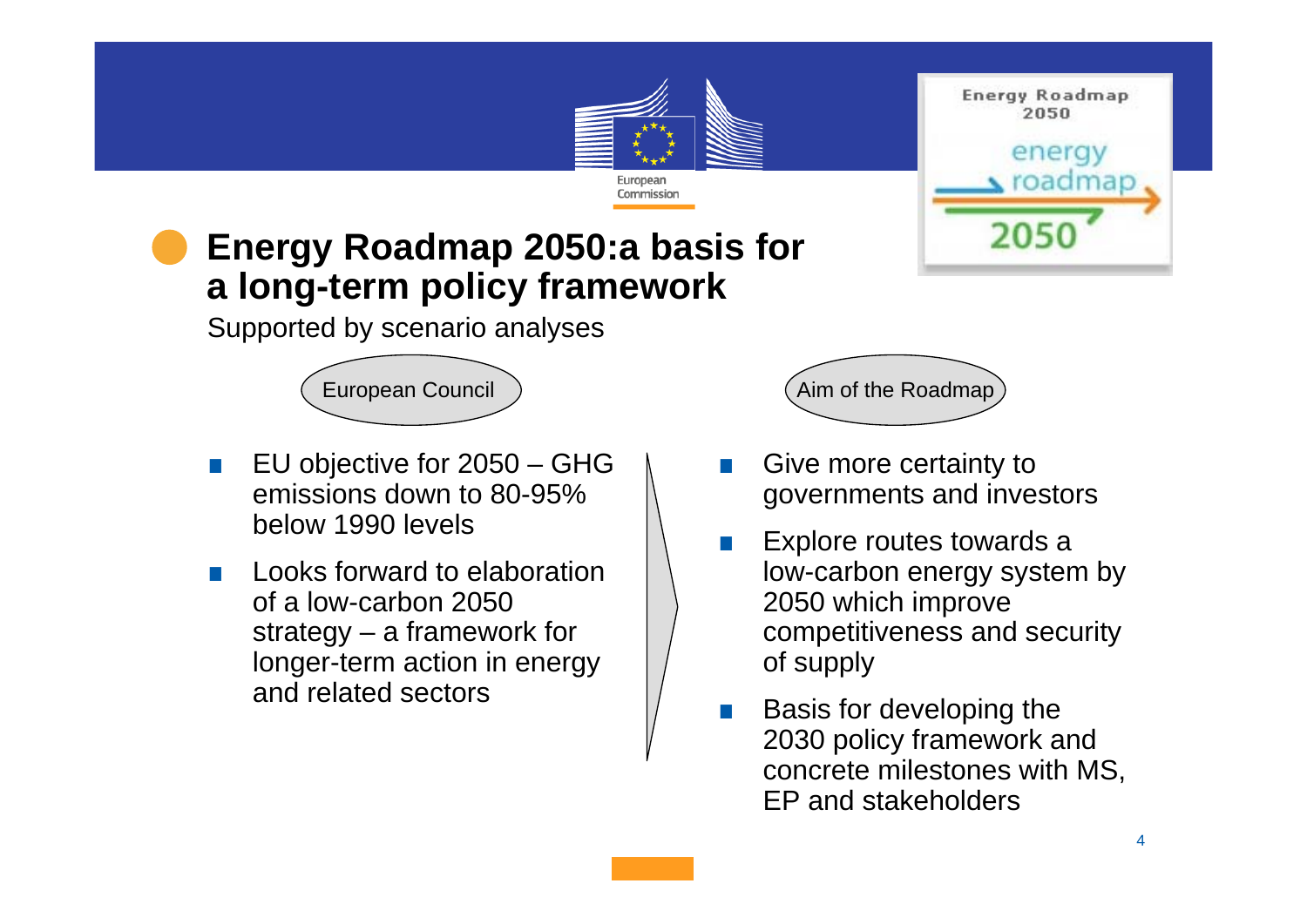

**Energy Roadmap** 2050 energy

2050

roadmap

## **Scenarios explore routes to decarbonisation of energy system**

**Currenttrendsscenarios**

- **Reference scenario (as of March 2010)**
- .Current Policy Initiatives (as of April 2011)
- **→ 40% GHG reduction by 2050**
- . High Energy Efficiency . Diversified Supply Technologies . High RES . Delayed CCS . Low Nuclear **→ 80% GHG reduction Decarbonisationscenarios**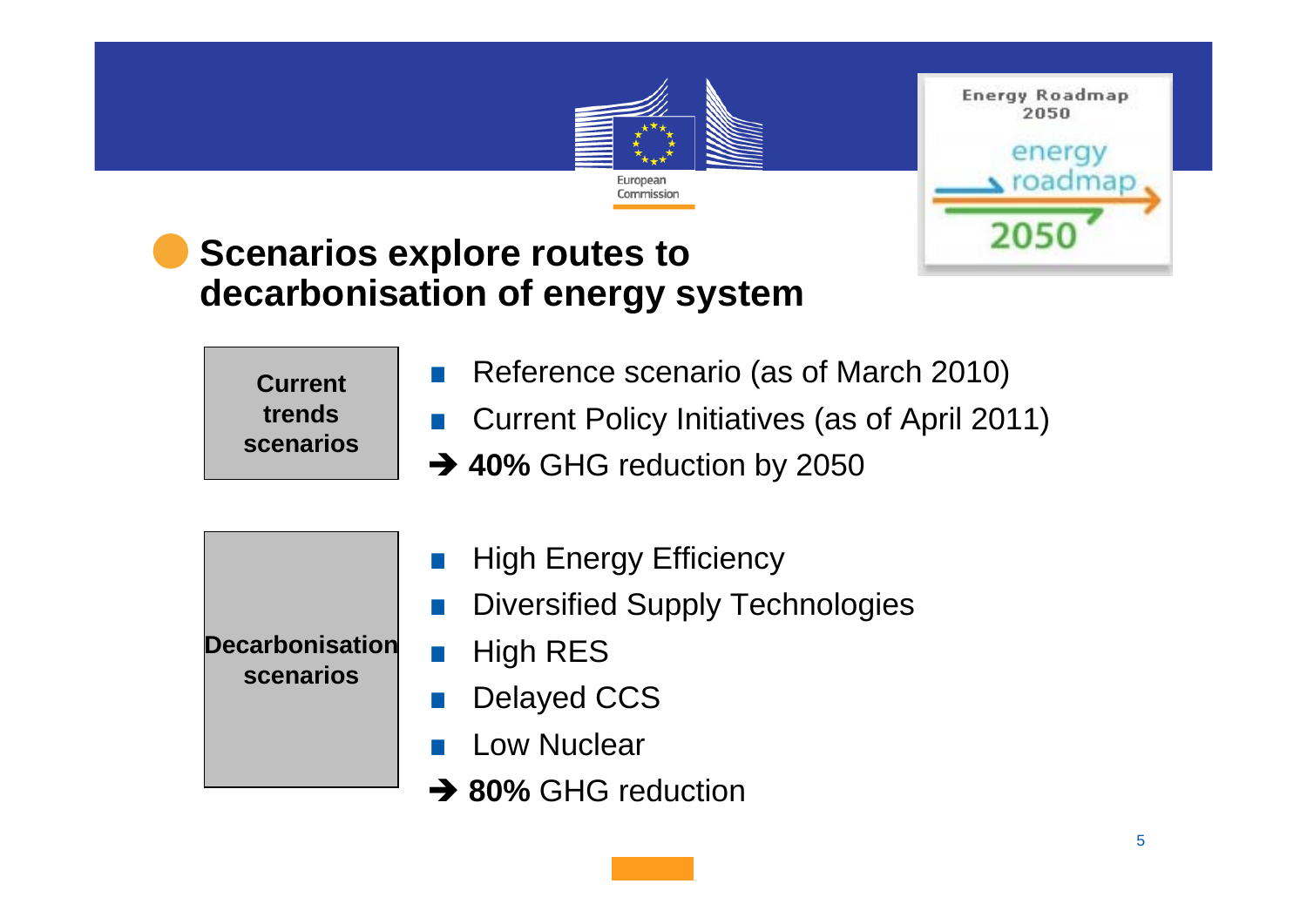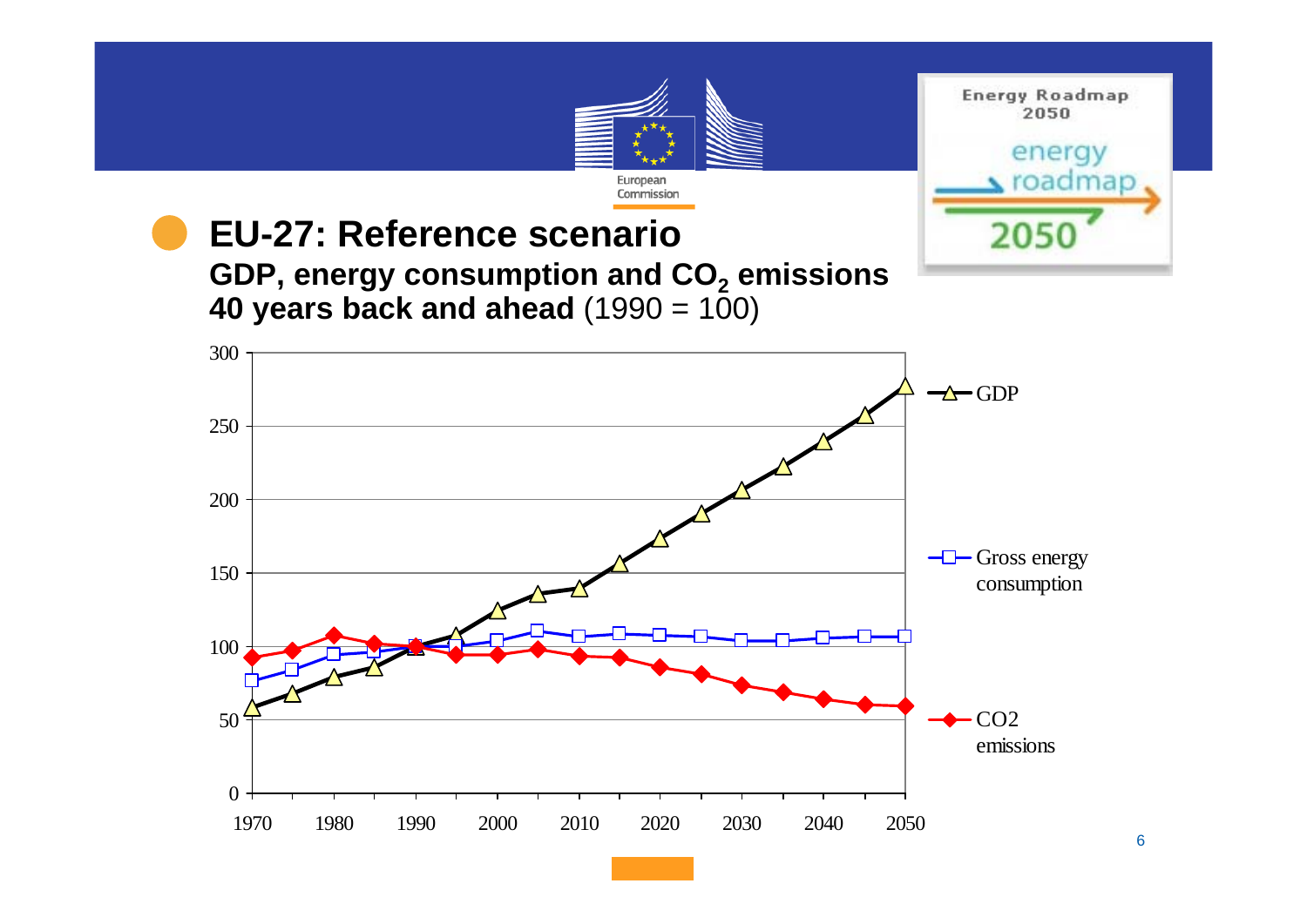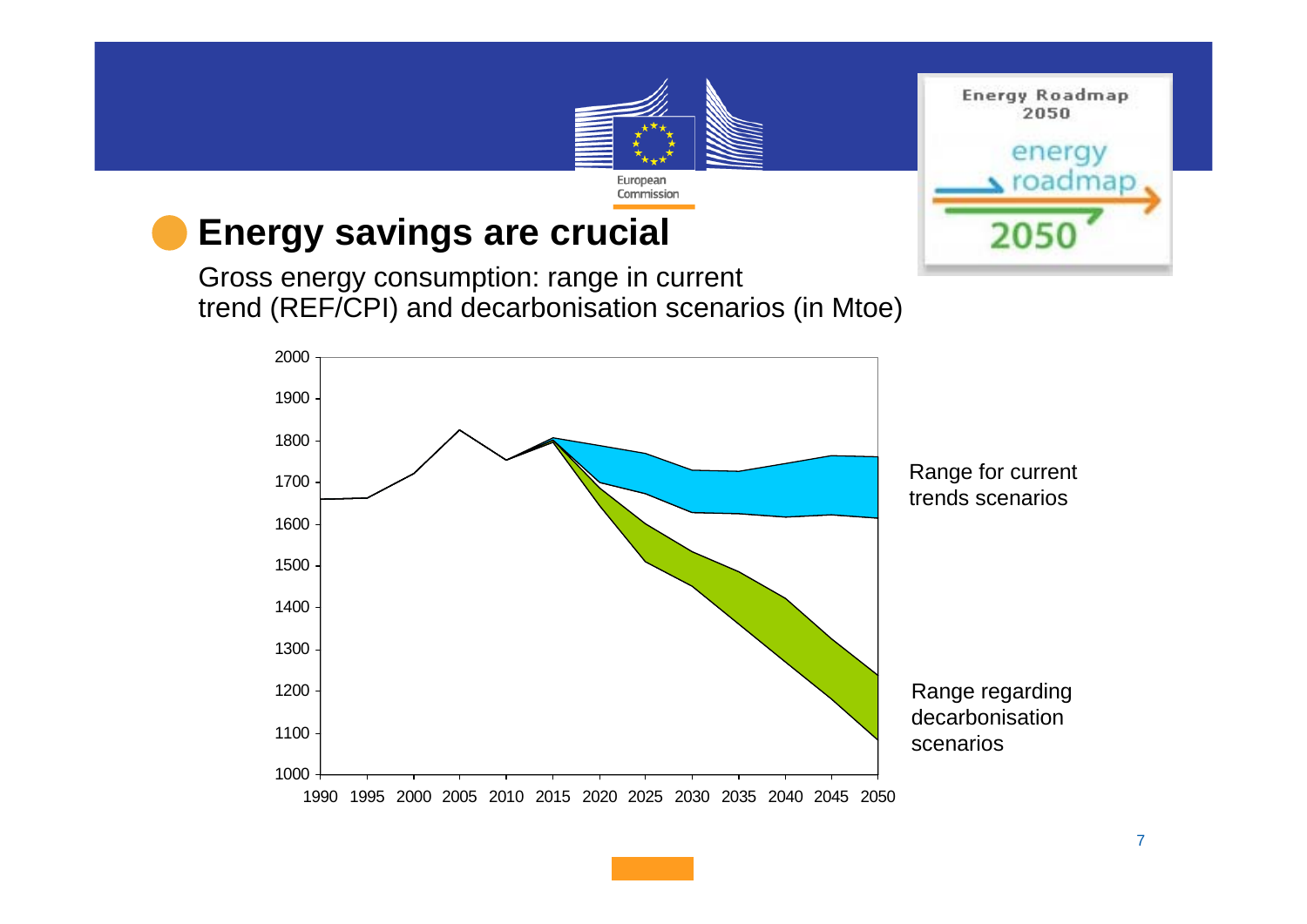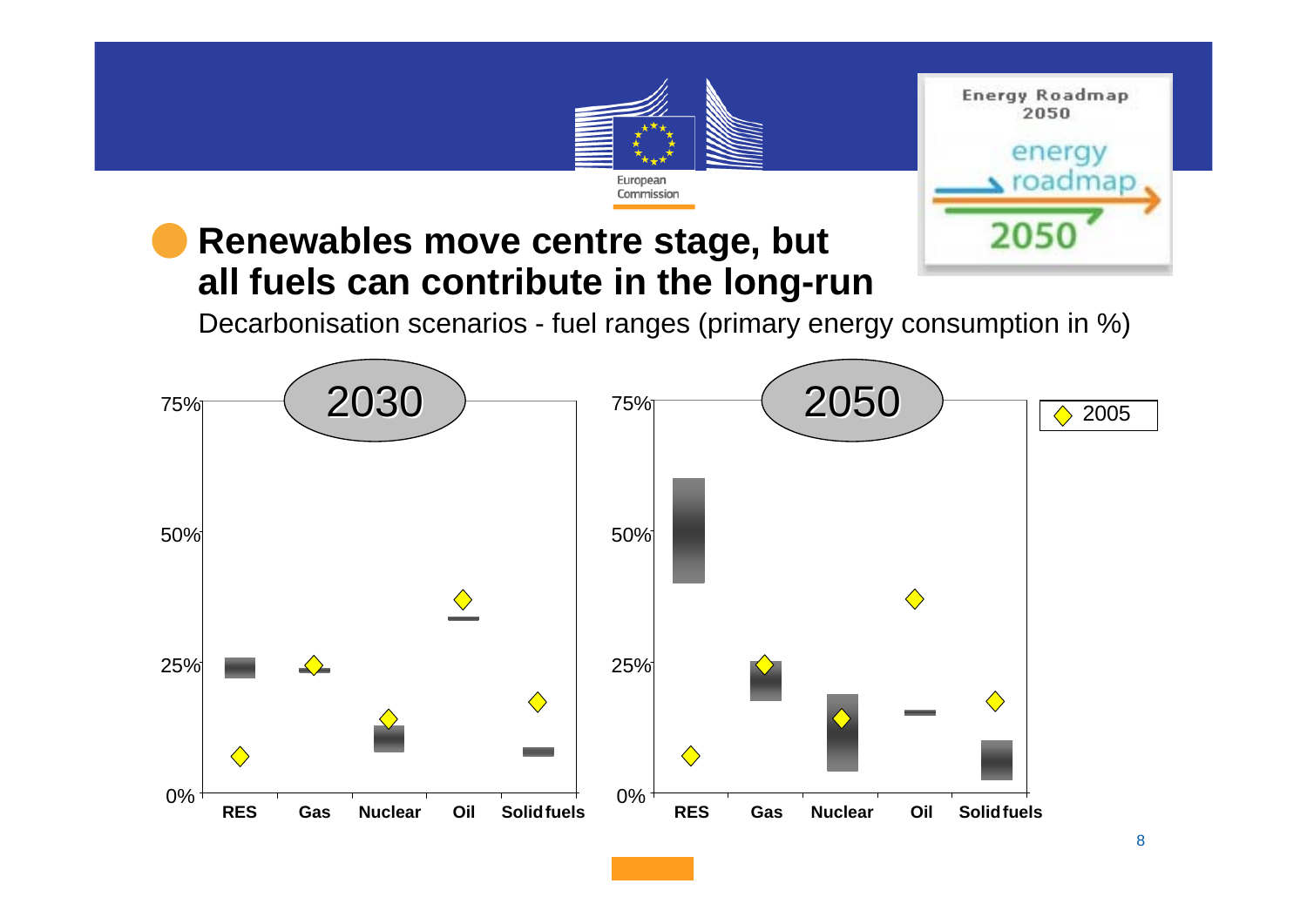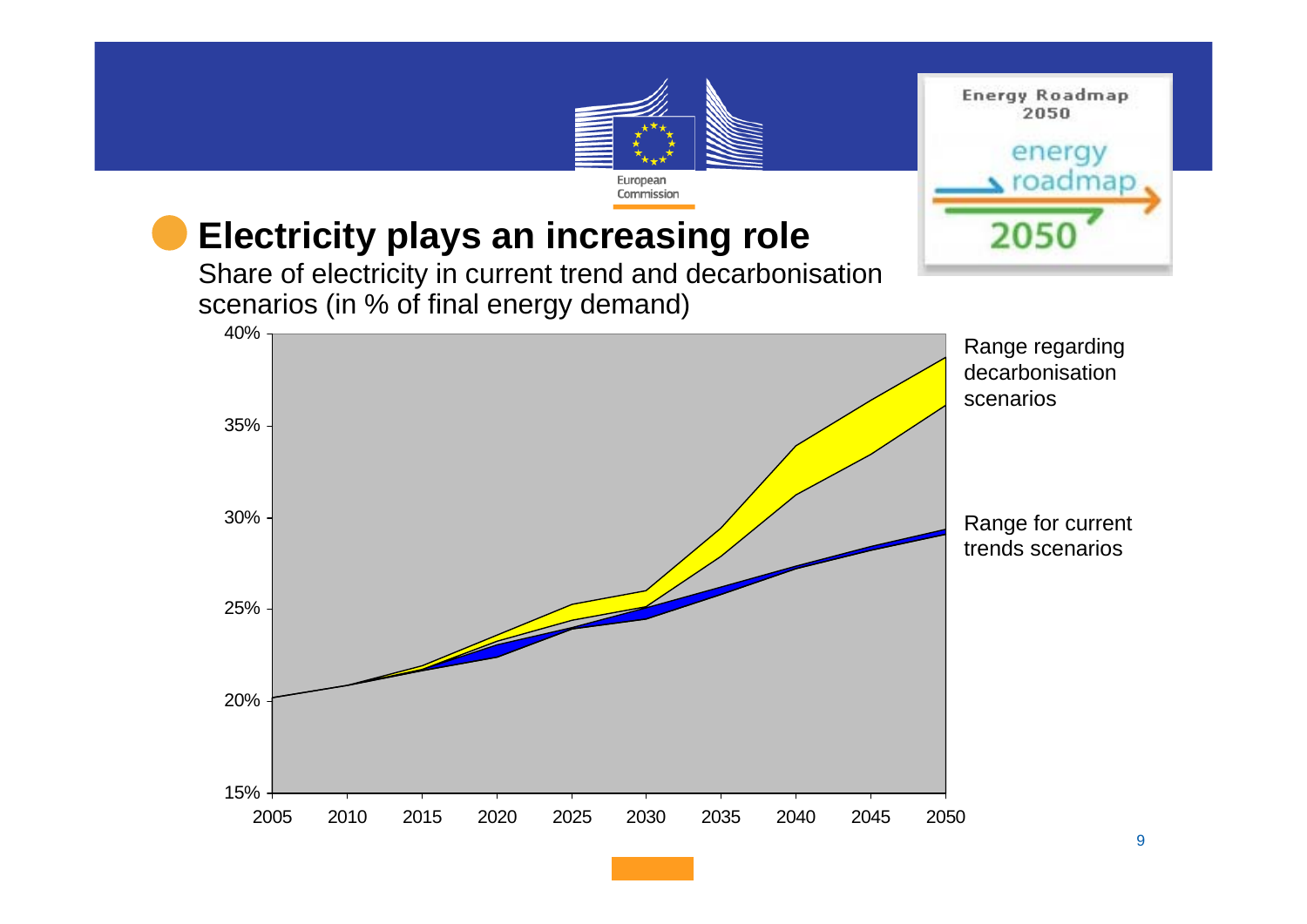

Nuclear production will contribute more or less, depending on the scenario. 80% GHG reduction can also be achieved with a very low nuclear contribution.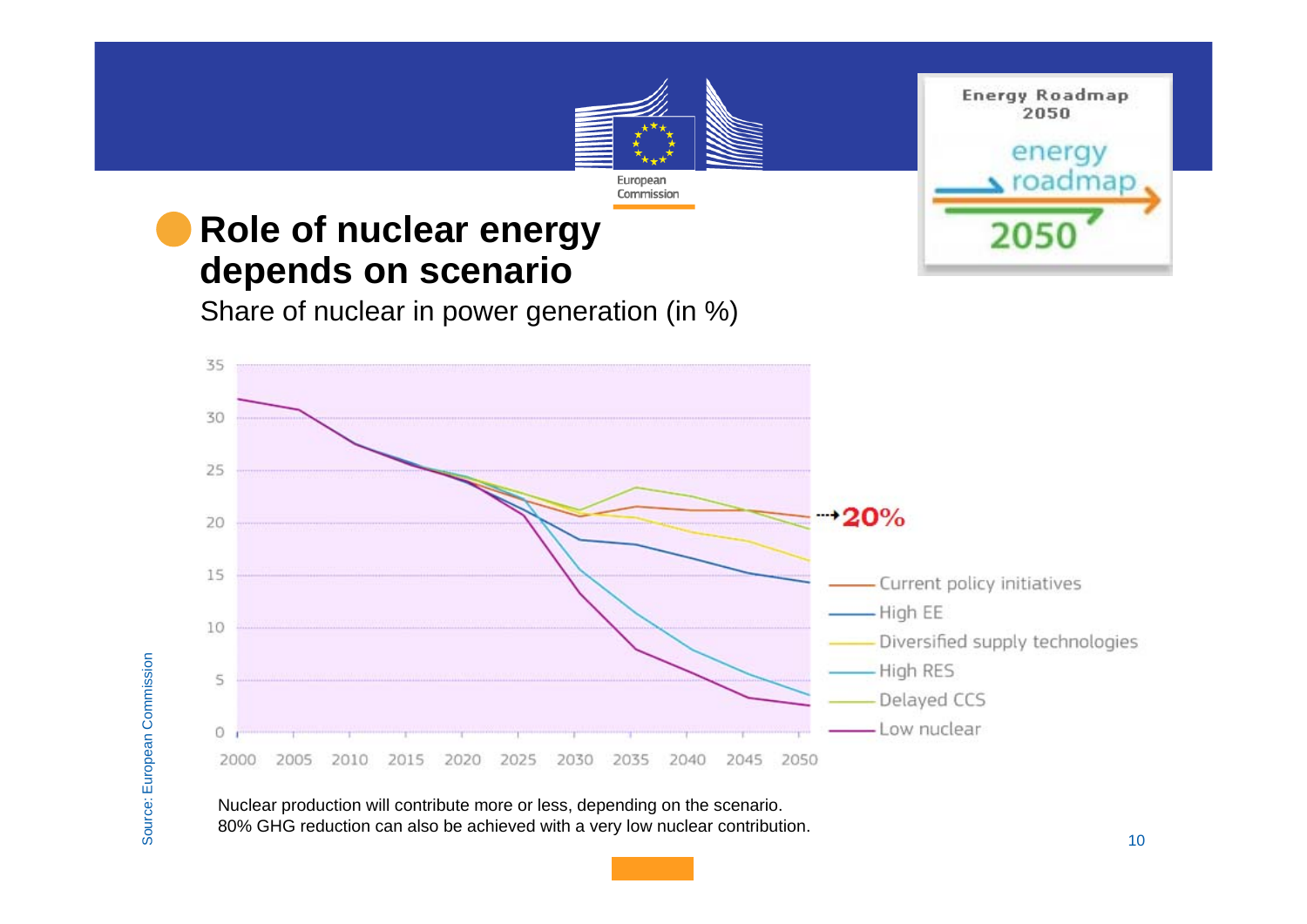

**Energy Roadmap** 2050

## energy  $\triangle$  roadmap 2050

## **Role of Nuclear Energy**

| <b>GHG reduction</b><br>target in 2050 | <b>Energy RM 2050 Scenarios</b>           | <b>Nuclear in electricity</b><br>generation in 2050<br>[eq. capacity<br>operating in GWe vs<br>125 GWe today] |                    |
|----------------------------------------|-------------------------------------------|---------------------------------------------------------------------------------------------------------------|--------------------|
| 40%                                    | <b>Reference Scenario</b>                 | 26,4%                                                                                                         | $[161$ GWe]        |
| 40%                                    | <b>Current Policy Initiatives</b>         | 20,6%                                                                                                         | [117 GWe]          |
|                                        |                                           |                                                                                                               |                    |
| 80%                                    | <b>High Energy Efficiency</b>             | 14,2%                                                                                                         | $[79 \text{ GWe}]$ |
| 80%                                    | <b>Diversified supply</b><br>technologies | 16,1%                                                                                                         | [102 GWe]          |
| 80%                                    | <b>High Renewables</b>                    | 3,6%                                                                                                          | [41 GWe]           |
| 80%                                    | <b>Delayed CCS</b>                        | 19,2%                                                                                                         | [127 GWe]          |
| 80%                                    | Low Nuclear                               | 2,5%                                                                                                          | [16 GWe]           |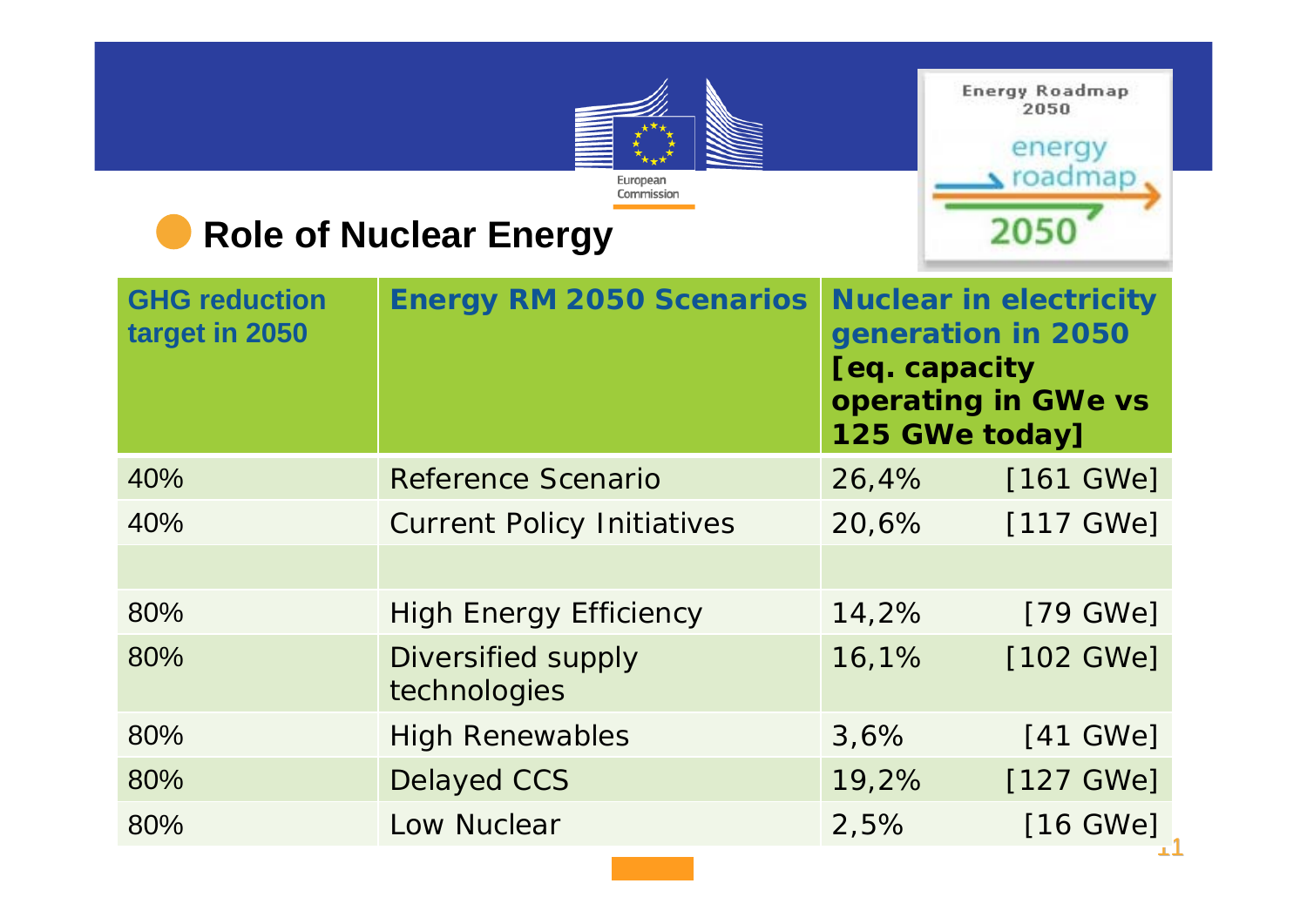

Energy Roadmap 2050



#### **What does 20% of nuclear electricity imply?**

| <b>EU Roadmap 2050</b>            | up to 20% nuclear electricity:                                                                                   |
|-----------------------------------|------------------------------------------------------------------------------------------------------------------|
| 4800 TWh per year                 | $\sim$ 140 Gwe (for 7000 hours per year)<br>100 Units of 1400 Mwe each (average)                                 |
| <b>Today</b><br>3100 TWh per year | $28\%$ nuclear electricity = 125 Gwe $-$ 135 Units<br>Closing DE+BE+UK ageing reactors<br>remain 100 units (LTO) |
| Average age of NPPs               | 30 years (in EU today)                                                                                           |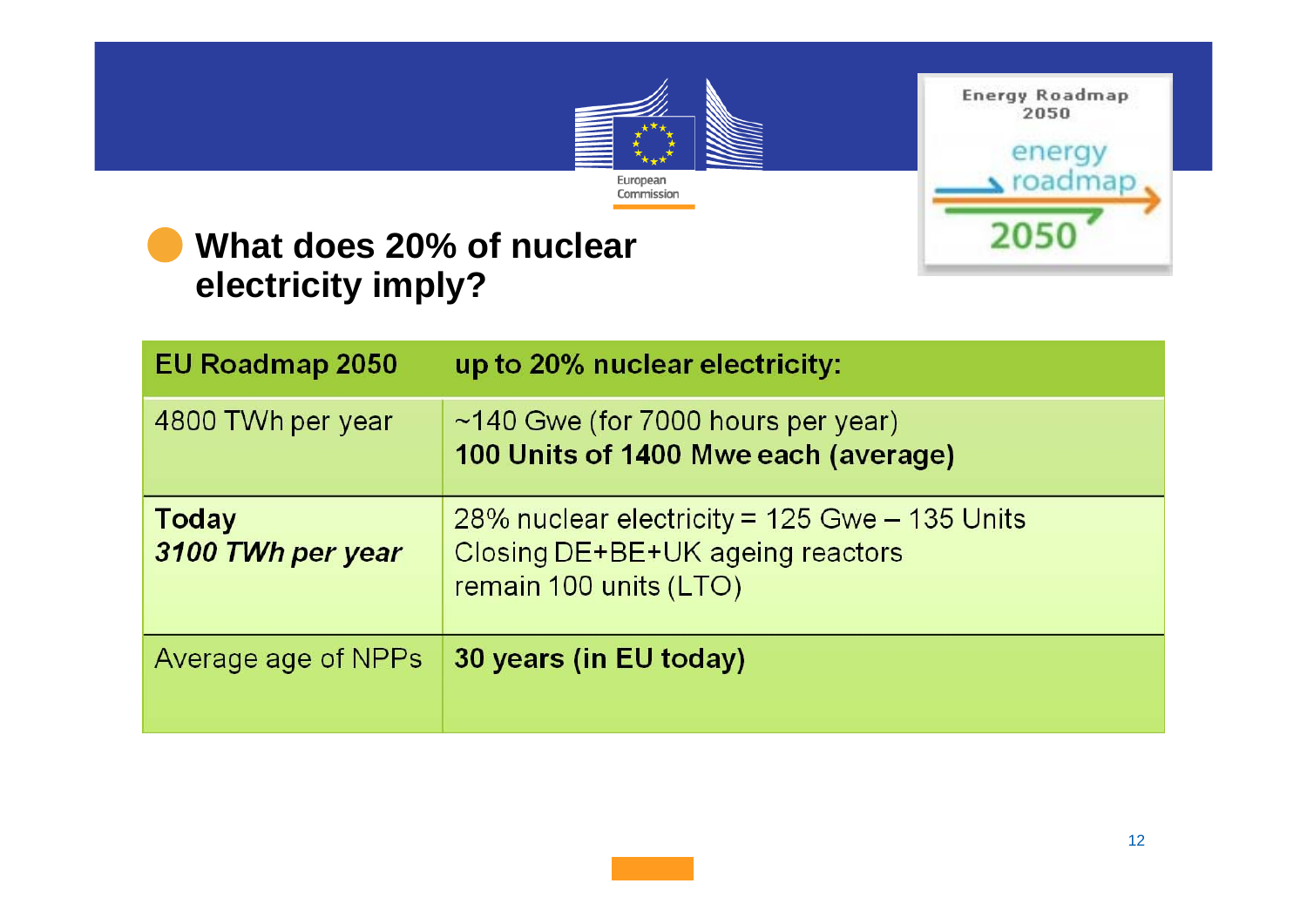

### **What does 20% of nuclear electricity imply?**

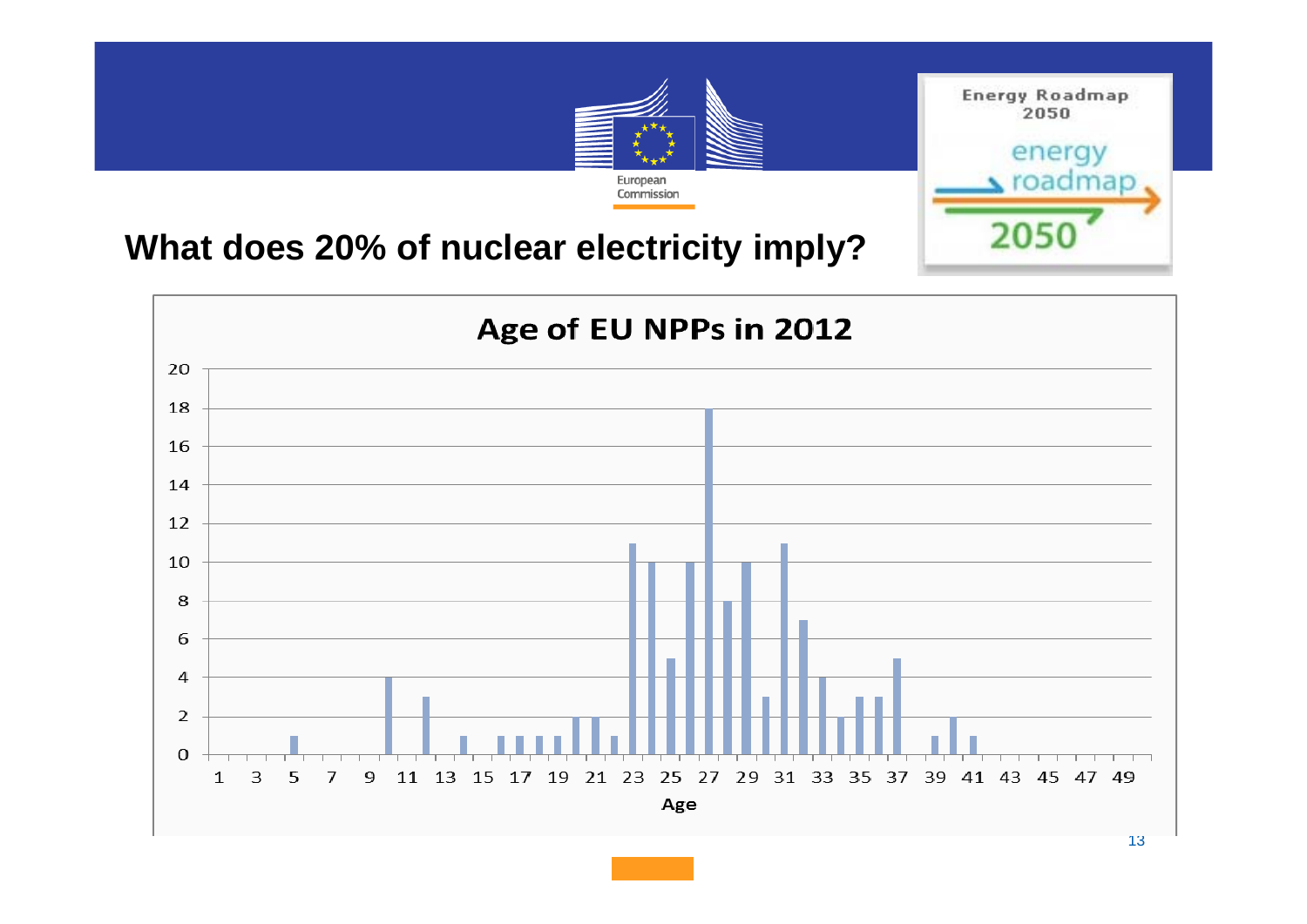

#### **What does 20% of nuclear electricity imply?**

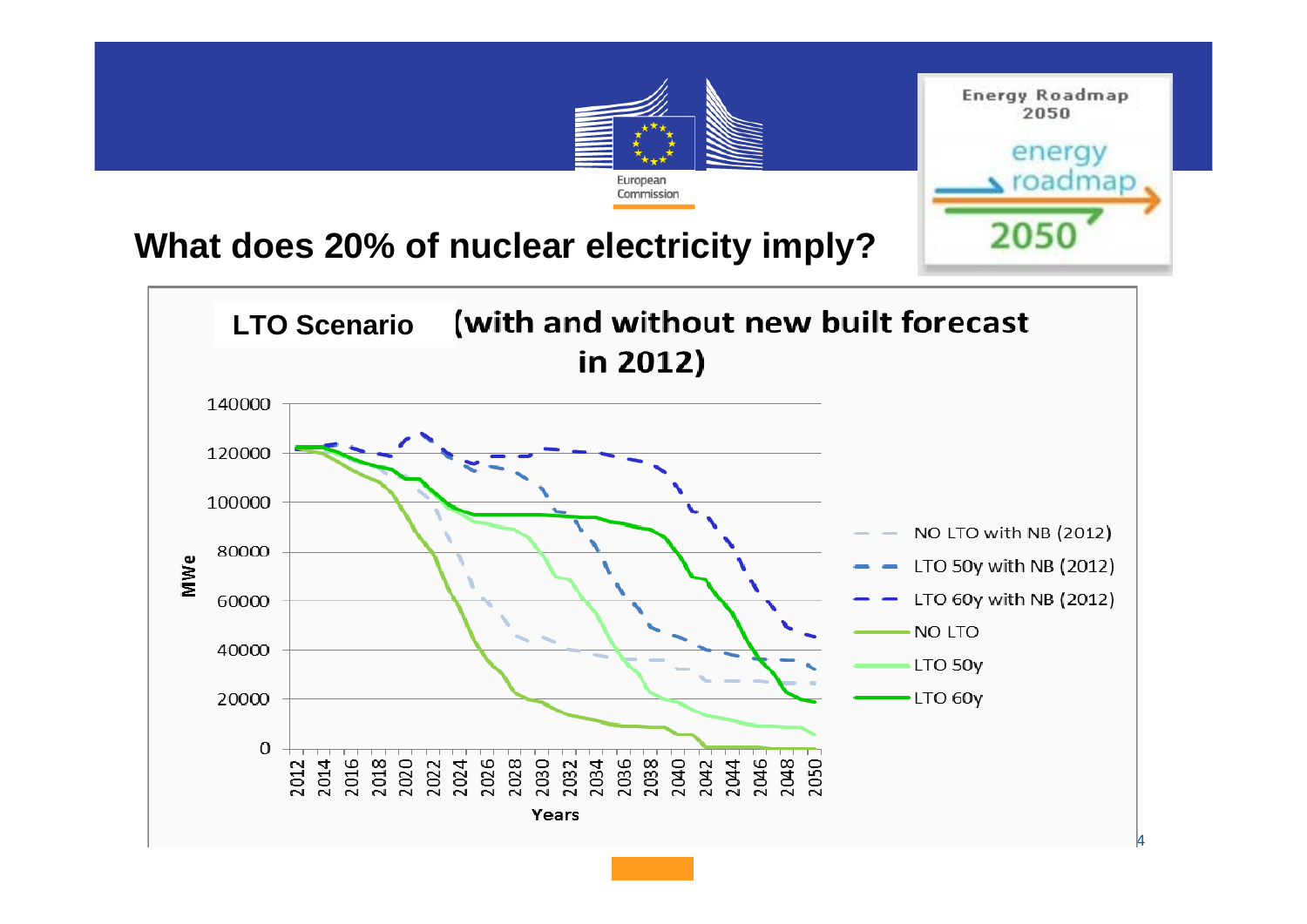| <b>Energy Roadmap</b><br>2050<br>energy<br>$\sum$ roadmap<br>European<br>Commission<br>205<br><b>Impact on Investments, Growth and Jobs</b><br><b>Long Term Operation (100 Units)</b> |                                                  |                                                          |                                         |  |
|---------------------------------------------------------------------------------------------------------------------------------------------------------------------------------------|--------------------------------------------------|----------------------------------------------------------|-----------------------------------------|--|
|                                                                                                                                                                                       |                                                  | New Built (100 Units)<br>Several units built in parallel |                                         |  |
|                                                                                                                                                                                       | <b>Long term operation</b><br>(2015-2035)        |                                                          | <b>New Built</b><br>(2025-2045)         |  |
| <b>Investments</b>                                                                                                                                                                    | 900 M€ per Unit                                  |                                                          | 5 B€ per Unit                           |  |
| <b>Jobs</b><br>900,000 (base)                                                                                                                                                         | In addition 50,000 jobs<br>$(LTO + ST$ upgrades) |                                                          | In addition 250,000 jobs<br>(New Built) |  |
| Value added<br>70 B $\bm{\theta}$ y (base)                                                                                                                                            | In addition 5 $B \triangleleft y$                |                                                          | In addition 25 $B\leftrightarrow$       |  |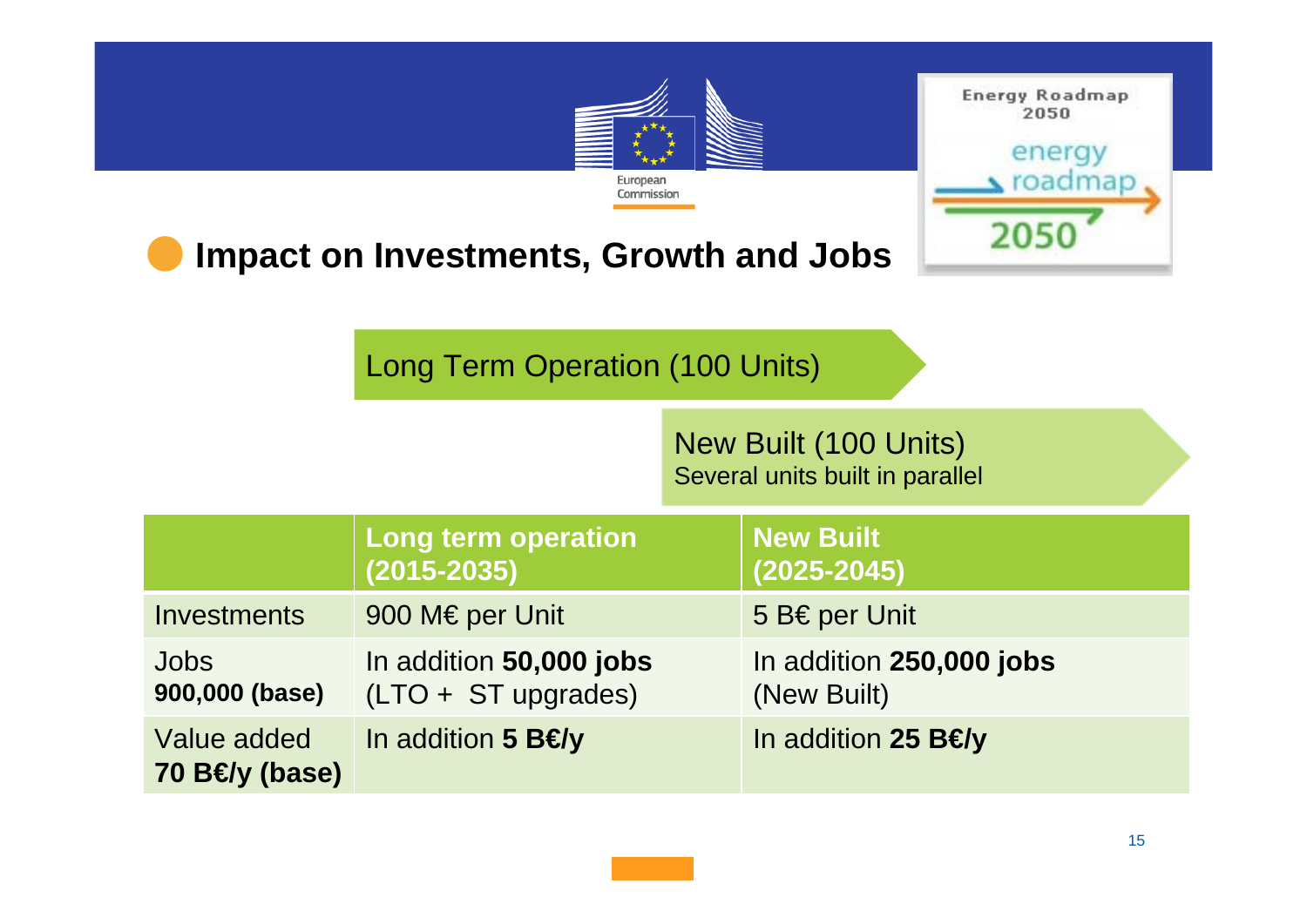#### European Commission **EU: External Fossil Fuel Bill (in bn € of 2008)**

0 50 1001502002503003504004505005506006507007508002005 2030 2050■REF  $CPI$ **□ DST Delayed CCS** Delow Nuclear **OHEE** 

**Energy Roadmap** 2050 energy roadmap 2050

> **Decarbonisation** brings substantial fuel bill savings in 2050 with respect to 2005 and Reference/CPICompared with CPI the EU economy could save between **518 and 550 bn €** in 2050 through decarbonisation under global climate action

Savings are largest in the high RES scenario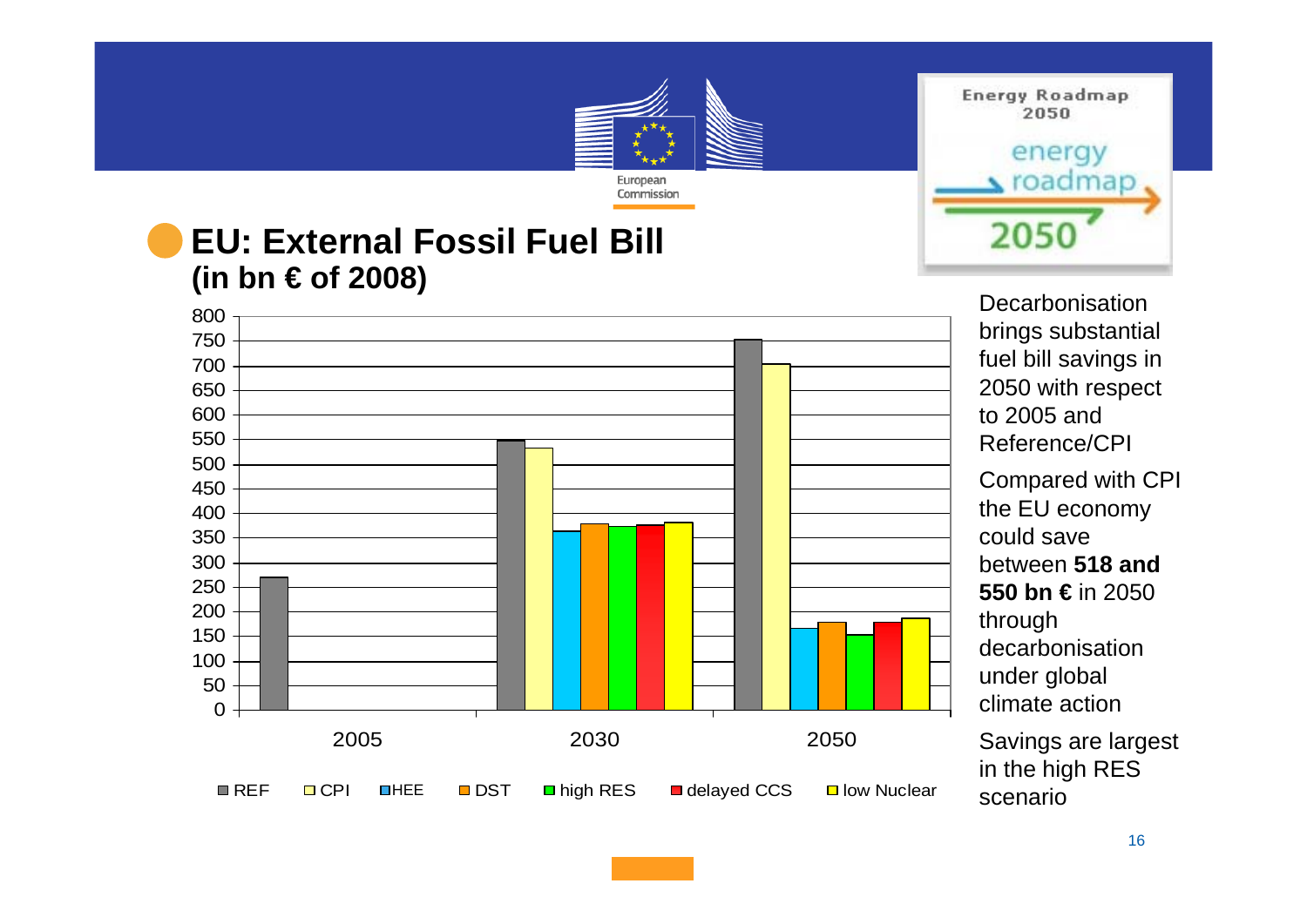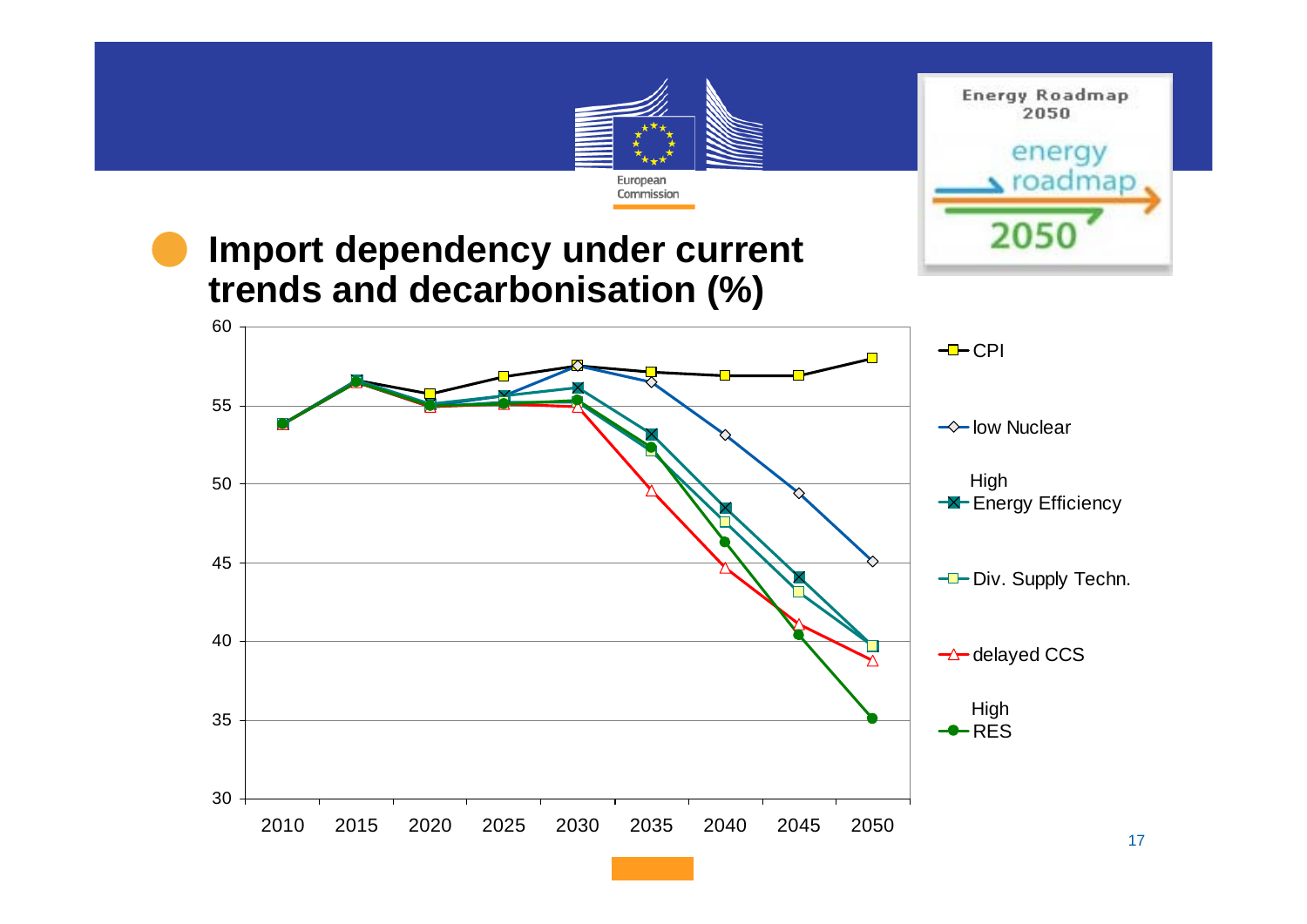